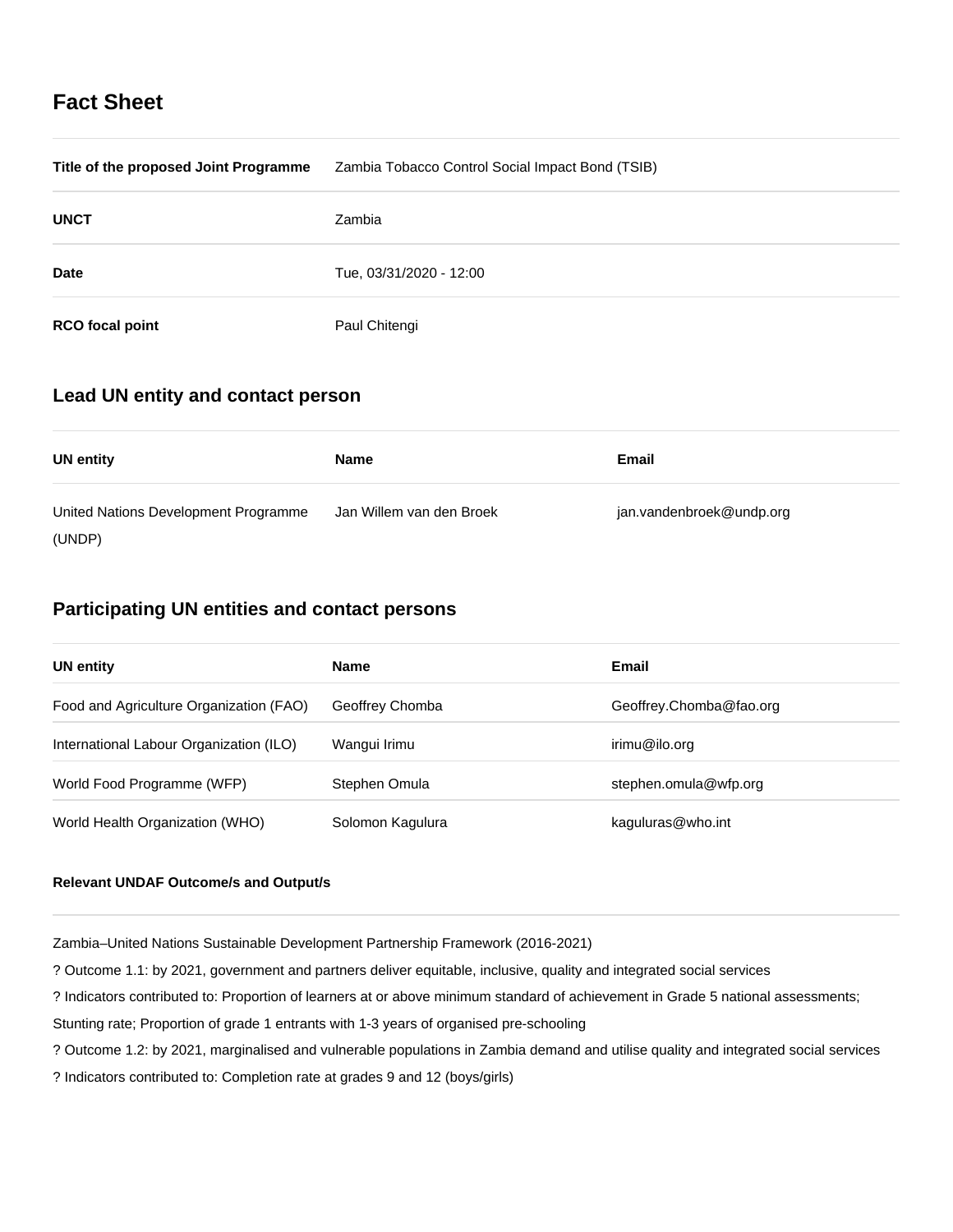? Outcome 2.1: by 2021, productive sectors expand income-earning opportunities that are decent and sustainable, especially for youths and women in the poorest areas

? Indicators contributed to: Total value added (% of GDP) by the productive sectors (agriculture, manufacturing, energy, construction, tourism and mining); Proportion of working poor in the labour force; Reduction in the Crop Diversification Index (area planted to maize/area planted to 12 major crops); Number of hectares (ha) of forest coverage lost due to deforestation annually; Formal sector employment as % of employed population; Percentage of working population contributing to social security scheme; National annual emissions of carbon dioxide with Land-Use Change and Forestry (giga gramme-Gg, CO2 equivalent)

? Outcome 2.2: by 2021, women, youth and other vulnerable groups are empowered to participate in economic opportunities that are decent and promote sustainable livelihoods

? Indicators contributed to: % of vulnerable households below the poverty datum line; Proportion of women, youths and disabled with access to finance for productive economic opportunities

## **Relevant objective/s from national strategic document/s**

Zambia's 7th National Development Plan (2017-2021): Most relevant to the TSIB is the development outcome 1 "A diversified and export-oriented agriculture sector" under strategic area 1 "Economic diversification and job creation". According to the 7NDP implementation plan, six strategies and 24 programmes will be implemented to achieve the results of a diversified and export-oriented Agriculture sector. Strategies include enhancing value chains, improving productivity, promoting diversification, investing in agricultural infrastructure, promoting small-scale agriculture, and improving access to finance.

Investments under the TSIB would link with programmes and strategies under this development outcome, as the TSIB aims to provide farmers a complete range of services (e.g. inputs, extension and marketing services, crop protection, credit, stable product prices, training and skills development). Further, the TSIB will attract private capital to leverage government and donor investments.

A TSIB would help the Government achieve targeted production increases for these crops. The TSIB can help bridge financing gaps and multiply the impact of every government dollar invested under development outcome #1, "A diversified and export-oriented agriculture sector".

Finally, the TSIB would support other development outcomes under the plan, namely:

- Enhanced welfare and livelihoods of the poor and vulnerable
- Enhanced decent job opportunities in the economy
- Climate change and disaster risk reduction
- Reduced inequalities
- Improved health and health related services
- Improved education and skills development

**SDG targets on which the progress will be accelerated (includes targets from a range of SDGs and development pillars)**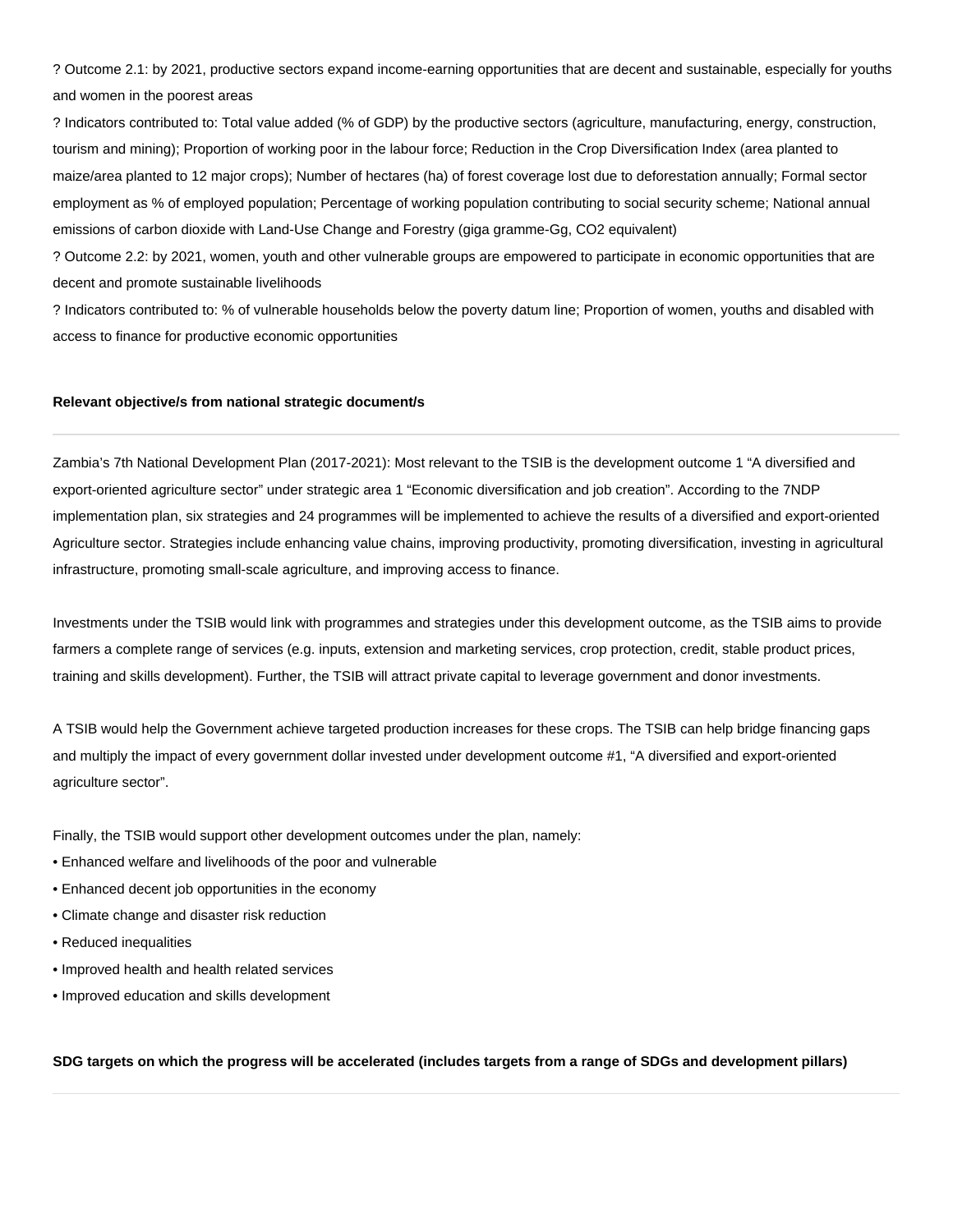| <b>Goal 1: End Poverty</b>                             | 1.1   |  |
|--------------------------------------------------------|-------|--|
| Goal 2: Zero Hunger                                    | 2.3   |  |
| Goal 3: Good Health and Well-Being                     | 3.5   |  |
| <b>Goal 4: Quality Education</b>                       | 4.4   |  |
| <b>Goal 5: Gender Equality</b>                         | 5.1   |  |
|                                                        | 5.5   |  |
| <b>Goal 6: Clean Water and Sanitation</b>              |       |  |
| <b>Goal 7: Affordable and Clean Energy</b>             |       |  |
| <b>Goal 8: Decent Work and Economic Growth</b>         | 8.3   |  |
| Goal 9: Industry, Innovation and Infrastructure        |       |  |
| <b>Goal 10: Reduced Inequalities</b>                   | 10.2  |  |
|                                                        | 10.4  |  |
| <b>Goal 11: Sustainable Cities and Communities</b>     |       |  |
| <b>Goal 12: Responsible Production and Consumption</b> |       |  |
| <b>Goal 13: Climate Action</b>                         | 13.2  |  |
|                                                        | 13.3  |  |
| Goal 14: Life Below Water                              | 14.b  |  |
| Goal 15: Life On Land                                  | 15.3  |  |
| Goal 16: Peace, Justice and Strong Institutions        |       |  |
| Goal 17: Partnerships for the Goals                    | 17.14 |  |
|                                                        | 17.17 |  |

# **Self-Assessment**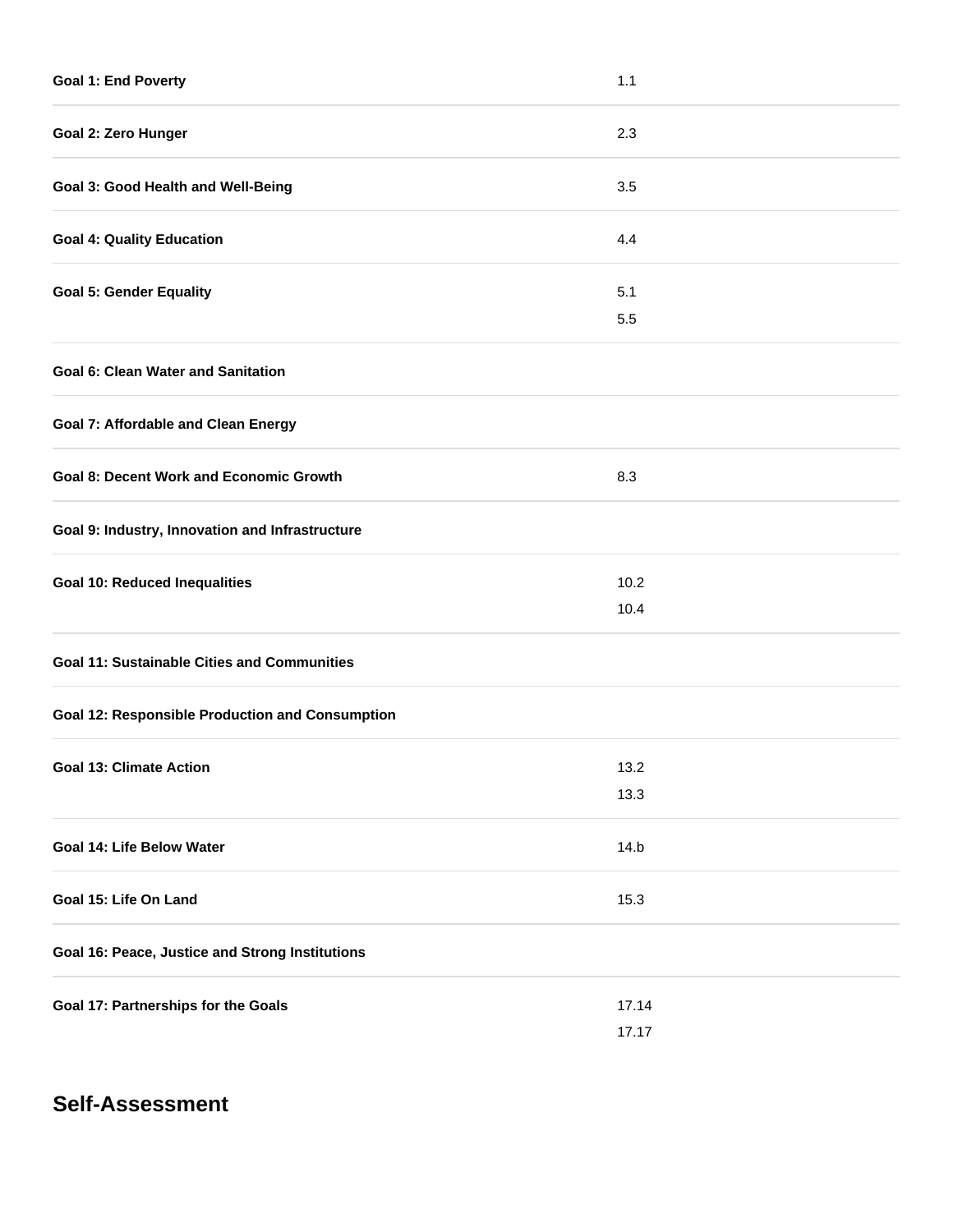| The proposal reflects the integrated nature of the SDGs                                                                                                                                                                                                                                                                                                                                                                        | Yes |
|--------------------------------------------------------------------------------------------------------------------------------------------------------------------------------------------------------------------------------------------------------------------------------------------------------------------------------------------------------------------------------------------------------------------------------|-----|
| The proposal is based on an inter-agency approach (two or more UN entities<br>involved), with RC coordinating Joint Programme preparation and implementation                                                                                                                                                                                                                                                                   | Yes |
| The proposed results are part of the UNDAF and aligned with national SDG<br>priorities                                                                                                                                                                                                                                                                                                                                         | Yes |
| The proposed Joint Programme will be led by government and include key national Yes<br><b>stakeholders</b>                                                                                                                                                                                                                                                                                                                     |     |
| The proposal is based on country level consultations, as explained in the Concept Yes<br>note, and endorsed by the government (the letter of endorsement)                                                                                                                                                                                                                                                                      |     |
| The proposal is based on the standard template for Concept Notes, it is complete,<br>and it includes:                                                                                                                                                                                                                                                                                                                          | Yes |
| • Theory of Change demonstrating contribution to SDG acceleration and<br>transformation to implement the 2030 Agenda and awareness of relevant<br>financial policy efforts at regional or national level,<br>* Results-oriented partnerships, including a strategy to engage and partner<br>with IFIs/MDBs,<br>• "Quick wins" and substantive outcome-level results, and<br>• Initial risk assessment and mitigation measures. |     |
| The proposal is expected to leverage resources for the SDGs at scale                                                                                                                                                                                                                                                                                                                                                           | Yes |

# **Proposal for Joint Programme**

## **1. Summary of the Joint Programme**

Overall purpose: to establish a social impact bond (SIB) to assist small-holder tobacco farmers in Zambia to transition to more profitable and sustainable livelihoods which also protect their health and well-being. To scale the SIB regionally and globally after success in Zambia.

Problem: Tobacco kills 7 million people per year. Its cultivation harms farmers' health, is associated with child labour, is polluting and drives deforestation and soil degradation (WHO FCTC). Many tobacco farmers earn poverty wages with contracted farmers often locked into low value and exploitative employment. In Zambia, 60% of tobacco farmers want to shift to alternative crops/livelihoods but cite access to capital as the primary obstacle. Tobacco farmers in Zambia must be assisted with viable crop selection, easy access to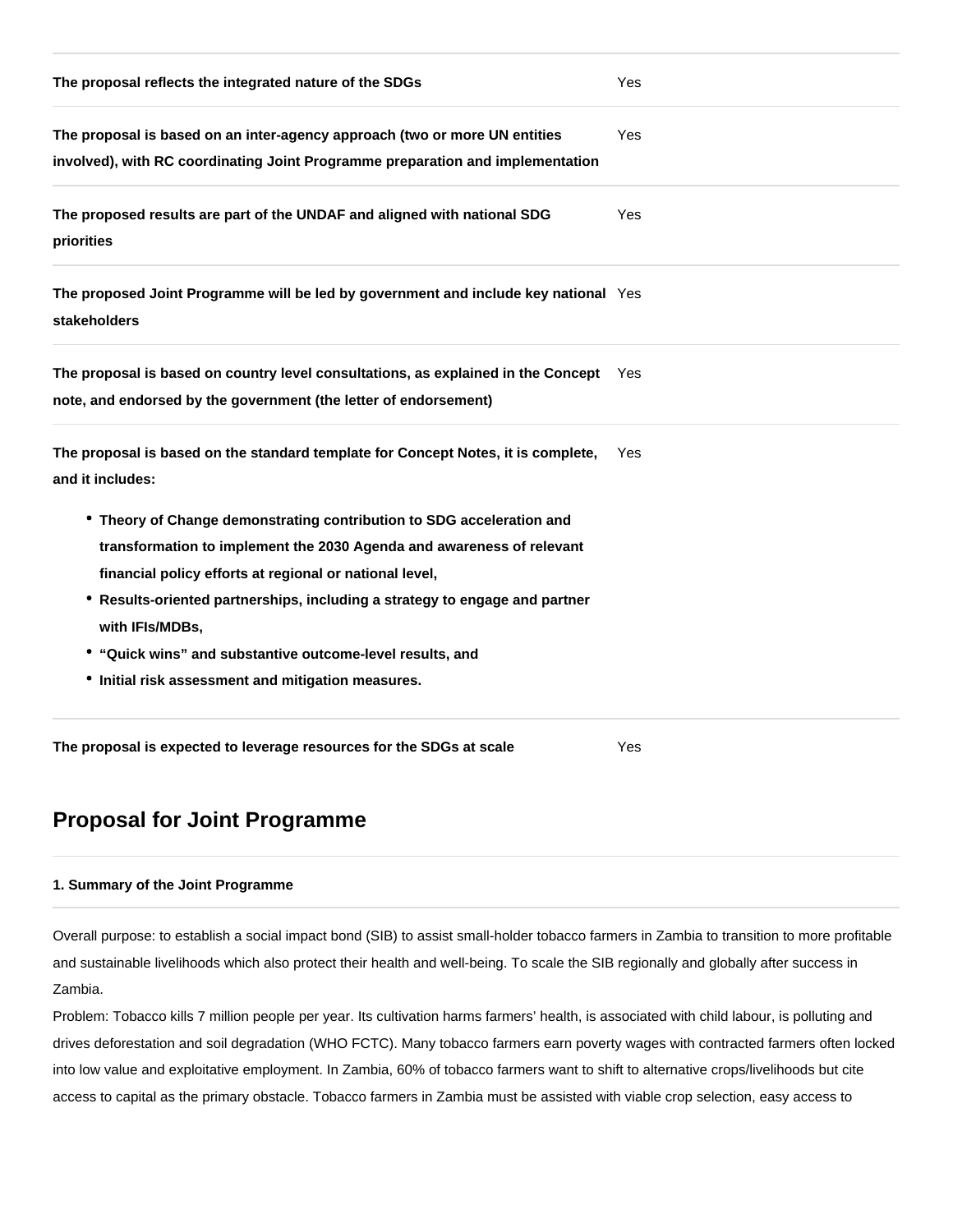inputs, extension and marketing services, crop protection and stable product prices. This requires a large up-front investment, which is not available. This is true for tobacco farmers across the AFRO region, but governments do not have the resources to make the required investments.

Solution description: The Tobacco-Social Impact Bond (T-SIB) is a results-based financing mechanism designed to crowd-in private impact investment by delivering investors social and capital returns. The SDG Fund will leverage at least 120% co-financing from donors and an expected 50-100% from government and partner resources. The T-SIB envisions 150% private sector co-financing. This will be managed, coordinated and overseen by UNDP as intermediary, with FAO, ILO, WFP and WHO leading in contracting and management of activities where they bring a comparative advantage and are able to leverage ongoing programmes. National partners include NGOs, Ministries of Agriculture and Health, University of Zambia among others, with non-UN international partners to assist with data collection and advocacy activities. The successful pilot of the T-SIB in Zambia will lead to regional scale-up in tobacco growing countries.

Expected Results: The T-SIB feasibility study conducted in 2019 by UNDP, the Secretariat of the WHO FCTC, the American Cancer Society and FAO, indicates that a 4-year T-SIB pilot in Zambia short term would result in 7,360 farmers transitioned away from tobacco growing resulting US\$12.6 million in total financial benefits through increased household resources and protection of forests. Additional results that could be monetized, include increased food security due to diversified crop production; reduced rates of green tobacco sickness; reduced child labour; and other environmental benefits. Long term, a successful pilot for the T-SIB will leverage additional US\$ 40million in financing to scale.

#### **2. Thesis and theory of change of the Joint Programme**

Problem: The comprehensive nature of alternative livelihoods interventions to assist tobacco farmers requires large up-front investments. However, low-income countries often do not have the resources to finance the complete range of services required to support farmers making the switch. Zambia submitted a national action plan for alternative livelihood studies during the FCTC Secretariat Global Meeting on Art 17/18 in June 2017, but lack of funding hindered progress. Private sector investors are not willing to make these investments, as they have difficulties assessing the risks involved.

Thesis: Given the significant health, social and environmental benefits to farmers and their communities, a social impact bond can offer attractive returns to impact investors. The SDG Fund will crowd-in donors and private sector capital to finance the social impact bond which offers the solution to the investment gap in this area.

#### Theory of change:

1) Funds received under the SDG Fund co-finance the T-SIB are managed by UNDP and financially by an intermediate banking institution. Co-financing through the SDG Fund attracts philanthropic and development donors by enabling low-purchase prices for development outcomes. The T-SIB attracts sufficient guarantee of the capital requirements to structure the bond and attract private investors (about US\$10 million in guaranteed outcome payments required over 4 years). Main assumption: Donors view the purchasing of development outcomes under the T-SIB as good value for money.

2) The T-SIB guarantees private impact investors their initial investment back after 4 years plus a return on investment if the T-SIB achieves key outcome indicators. The T-SIB includes a first loss guarantor and distributes risk in a way that attracts investors while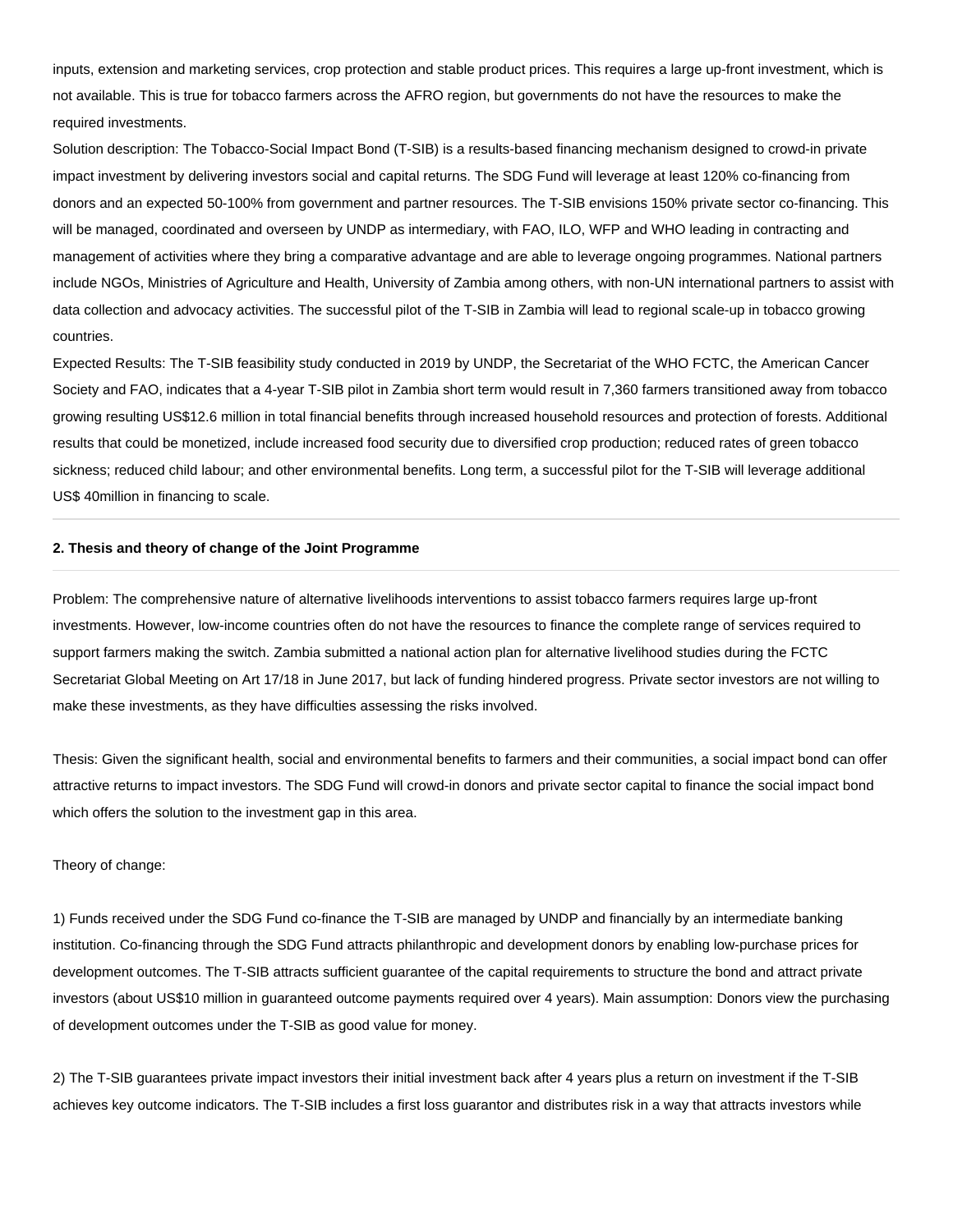offloading risk from outcome payors (including the SDG Fund). Outcomes are sequenced to allow for short-medium- and intermediate term re-payments to investors. Competitive returns attract private capital to implement a full-scale programme assisting small-holder tobacco farmers in Zambia. Main assumption: Private impact investors are interested in the returns on their investment, both in terms of development/social and capital returns.

3) The intermediary programme coordinating unit finalizes the design and contracting with service providers, and private investor capital is used to fund activities. Main assumption: There are service providers with sufficient capacity to deliver results in Zambia.

4) An independent evaluator measures outcomes of the initiative, and investors are paid returns when the evaluator verifies that key performance indicators are achieved. Main assumption: Service providers successfully deliver outcomes.

5) Upon success in Zambia, UNDP or another intermediary agency establishes a sustainable, catalytic T-SIB investment facility to replicate T-SIBs globally and assist the current 1.5 million tobacco farmers in Tanzania, Madagascar, Malawi, Zimbabwe and Mozambique transition from tobacco cultivation. Regional expansion will help prevent the shift of national tobacco production to other areas and will reduce the incentives for entry of new farmers into tobacco production. With existing structures in place, the T-SIB could also assist farmers in crop and livelihood diversification more generally, strengthening farmer community. Main assumption: AFRO region countries (main tobacco growing region globally) are open to T-SIB investments/replication of

interventions.

#### **3. What are the expected results of the proposed Joint Programme?**

#### Quick Wins

Results from the T-SIB feasibility study done in 2019 indicate that a 4-year TSIB initiative in Zambia would result in:

- 7,360 farmers transitioned away from tobacco growing (50 percent reduction in number of small-holder farmers in tobacco production);
- 70 percent increase in household resources for farmers
- 17,000 ha of forests protected
- US\$12.6 mil in total financial benefits through increased household resources and protection of forests
- resulting in max 11% return on investment for impact investors.

Secondary benefits that could be monetized, include:

- increased food security due to diversified crop production;
- reduced rates of green tobacco sickness because farmers are no longer handling tobacco leaves;
- reduced child labour as alternative crops are much less labour intensive;
- environmental benefits through water protection, reduced waste generation and chemical use.

#### Measurement:

The T-SIB will measure achievement of primary and secondary outcomes before, during and after TSIB funded interventions. The primary outcome indicator to measure success will be "Number of target population transitioned from growing tobacco to growing alternative crops or pursuing other livelihoods that are equally or more profitable." Indicators that will be closely monitored and that have been monetized include:1) "Increases in household resources and profitability from alternative economic activities, estimated to be \$116.48 USD / hectare."; 2) "Reductions in deforestation and increased carbon sequestration value at \$156.84 USD per hectare." 3) "Reduction of the number of children engaged in child labour".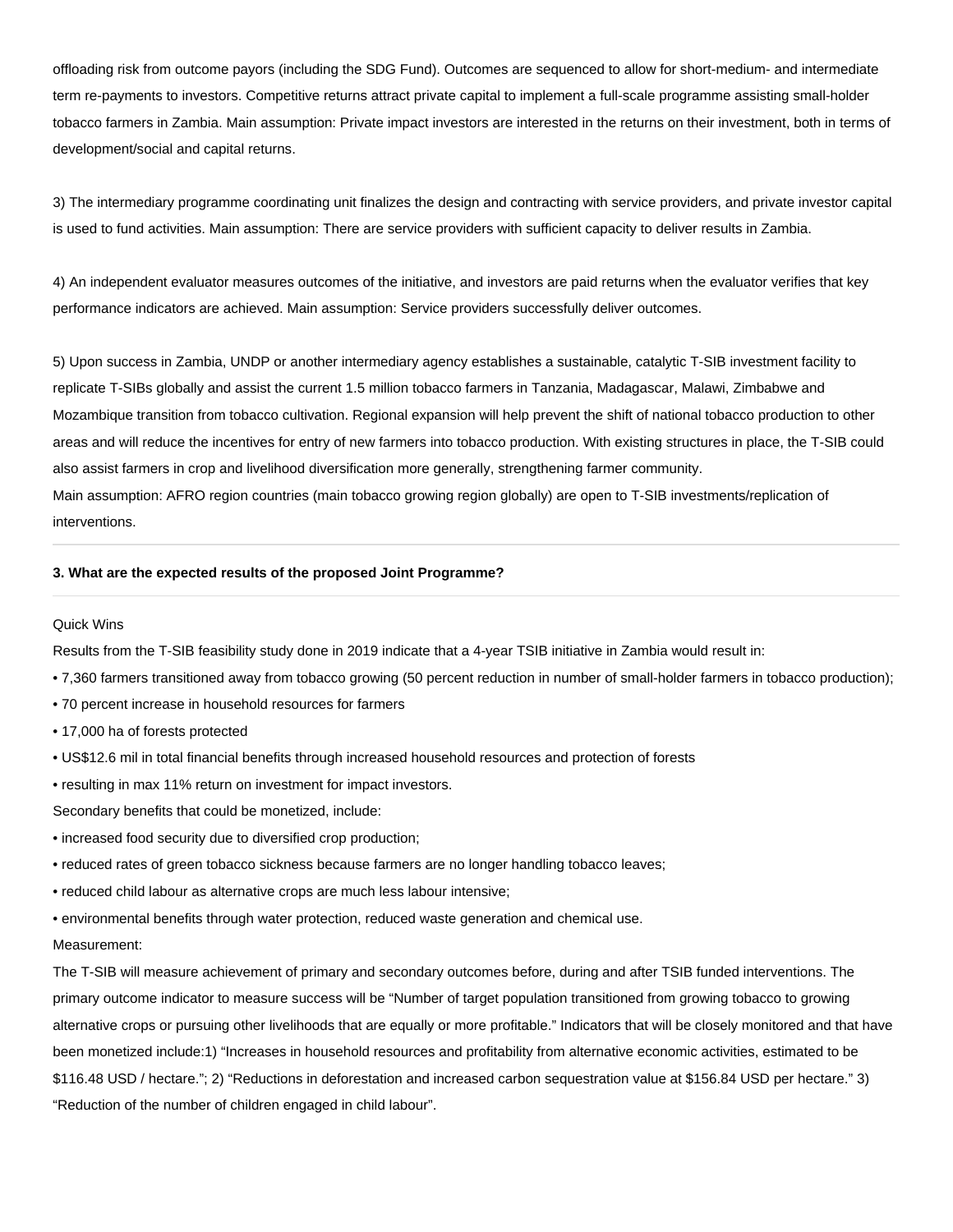National government priorities:

Zambia's 7th NDP highlights diversifying and strengthening its agricultural sector as a clear priority, listed as the first outcome under the first strategic area (53% of employment nationally is in the agricultural sector). Because tobacco cultivation imposes many development harms, the T-SIB also contributes to 7th NDP and UNDAF outcomes to improve childhood education, increase utilization of social services among, expand decent and sustainable income-earning opportunities, and increase environmental sustainability. Sustainability:

The 4-year period of intensive interventions will be followed by 3 years of monitoring and less intensive support to sustain the transition. The programme is designed to re-align and integrate services with existing government programmes (e.g. input subsidies, value/supply chain support, extension services).

Longer term results:

- contributions to national food supply will increase national food security
- improvements in the value- and supply-chains to enhance economic growth
- increasing crop diversification will enhance rural community resilience
- Increase in government tax revenue
- reduction in supply of tobacco leaf, especially in the AFRO region

#### **4. Describe the innovative nature of the Joint Programme**

The T-SIB initiative is innovative in several ways:

• The T-SIB will use an innovative financial instrument (SIB) to diversify financing for the SDGs. It does so by attracting private capital from investors in social impact and financial markets.

• The T-SIB shifts focus on results, reducing risks associated with programme delivery as the outcome funders only pay if results are achieved.

• The world's first social impact bond applied to tobacco control would provide partners with an opportunity to learn and apply similar financial approaches to other Sustainable Development Goals.

• The T-SIB will catalyze financing in Zambia, but also will scale regionally into neighboring tobacco growing countries like Zimbabwe, Madagascar, Malawi, Mozambique and Tanzania.

Other financing approaches either do not have the scale or risk-management profile required for successful large-scale livelihood interventions in this area. Micro-financing is not feasible at the desired scale, and loans or grants to the government do not allow for contracting a range of service providers for the complex interventions required.

The initiative has an increased likelihood of success because:

• The UN Agencies involved have a track record in successful developing and attracting private capital into Social Impact Bonds in different development areas. They can therefore leverage their existing investor and financial institutions network for the T-SIB in Zambia.

• Private investors will be able to earn an attractive capital return on their investment (in addition to the social returns) as the internal rate of return for the T-SIB is estimated at a maximum of 11% per annum.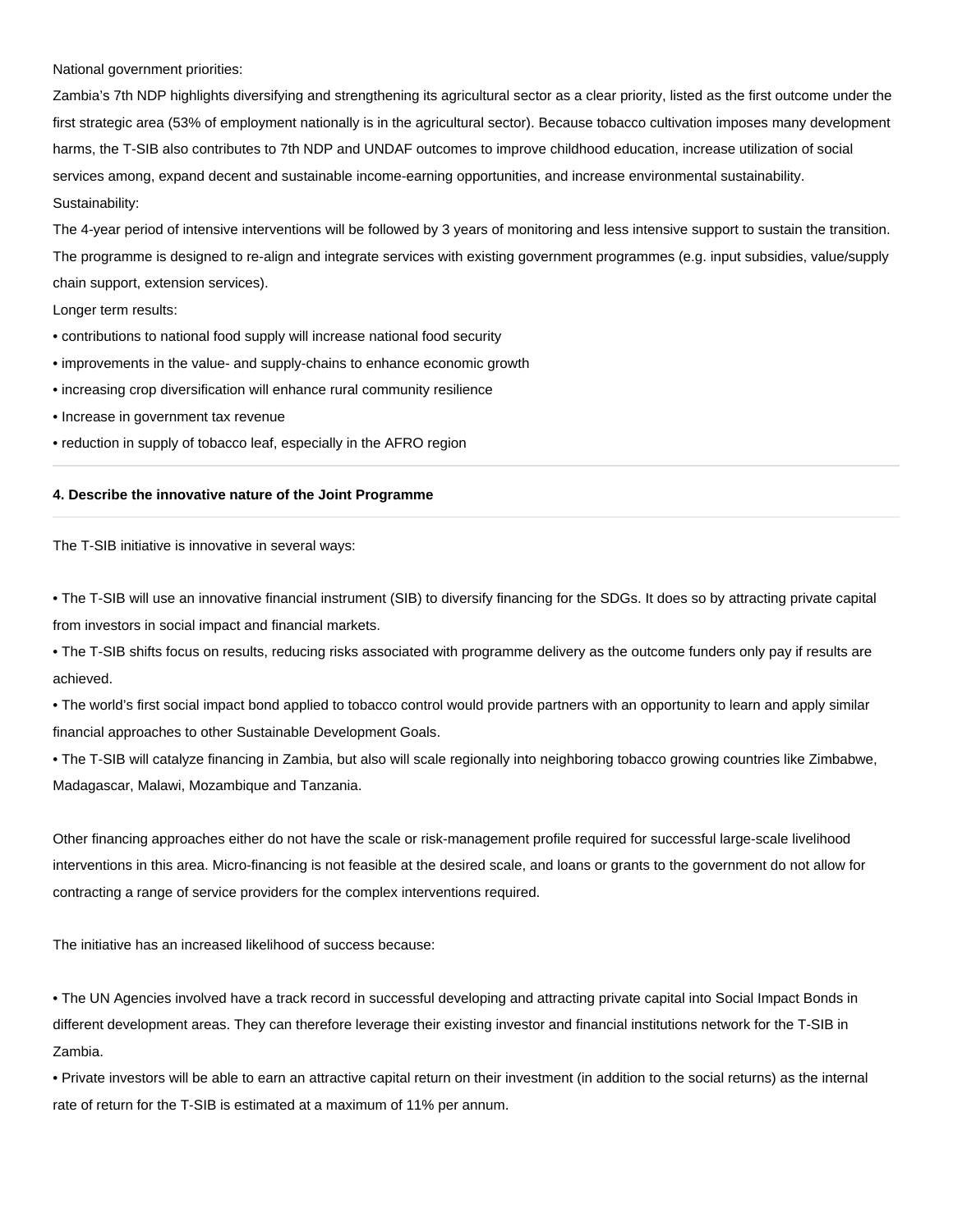• The T-SIB initiative is timely, as it can build on the momentum by banks and private companies divesting from tobacco. The initiative partners with Tobacco-Free Portfolios which leads the global divesting advocacy effort.

• The T-SIB advances several SDGs, which will interest private investors as well as IFIs/DFIs.

- The T-SIB feasibility study conducted in Zambia indicates high feasibility in terms of service provider capacity, farmer need, stakeholder buy-in, returns on investment, and risk-management.
- Momentum provided by global push to assist Parties to the WHO FCTC to meet their obligations under Articles 17 and 18 of the
- Convention (i.e. to assist tobacco farmers wishing to transition out of tobacco cultivation and to protect the environment).

• The T-SIB if successful in Zambia has high potential to scale regionally and globally.

#### **5. Expected added value of the UN and the Joint SDG Fund**

#### UN value add:

• The UN Agencies involved have a track record in successful developing and attracting private capital into social impact bonds in different development areas. They can therefore leverage their existing investor and financial institutions network for the T-SIB in Zambia.

• UN agencies involved are trusted intermediaries. They can therefore convene stakeholders across sectors as required by this multisectoral initiative, assess demand and supply, structure the bond, recruit investors, advocate, procure and contract services.

• The UN agencies can provide technical assistance to the Government to ensure policy coherence (e.g. tobacco farming vis-à-vis trade and industry investment frameworks/incentives).

• Recognizing the wide-ranging development implications of tobacco and its cultivation, the UN Interagency Task Force on NCDs has established a working-group on alternative livelihoods for tobacco farmers. The TWG includes all agencies involved under the TSIB, and UNDP and WHO have extensive experience assisting governments in implementing the WHO FCTC.

• The UN agencies can identify, mobilize and oversee the most suitable service providers.

The Joint SDG Fund's added value is to co-finance the T-SIB pilot in Zambia, which will allow it to attract donor investment required to fully fund the outcome fund. The biggest hurdle for social impact bonds generally is to find a donor/outcome payor willing to guarantee investors their investments and returns once outcomes are achieved. If the T-SIB is not selected for the Joint SDG Fund, it will still approach bi- and multi-laterals, IFIs/DFIs, foundations and funds, though success in mobilizing resources is less likely without an initial large investment.

### **6. Leadership and implementation of the Joint Programme**

• FAO:assist beneficiaries on climate smart agriculture and improved forest-based livelihoods, including business development, diversification and environmental sustainability.

• ILO :work with the host communities to reduce decent work deficits, including child-labour, while developing alternative livelihoods skills, using the experience from their Alliance 8.7 and its Pathfinder Countries.

• UNDP:innovative financing and good governance for an enabling policy environment. Will act as project coordinator/intermediary to structure the bond, recruit investors, and procure and contract services.

• WFP: connecting smallholder farmers to formal markets as means of improving their incomes using alternative livelihoods, building on ongoing projects in Zambia and conduct detailed value chain analysis to inform selection of alternative market viable value chains in the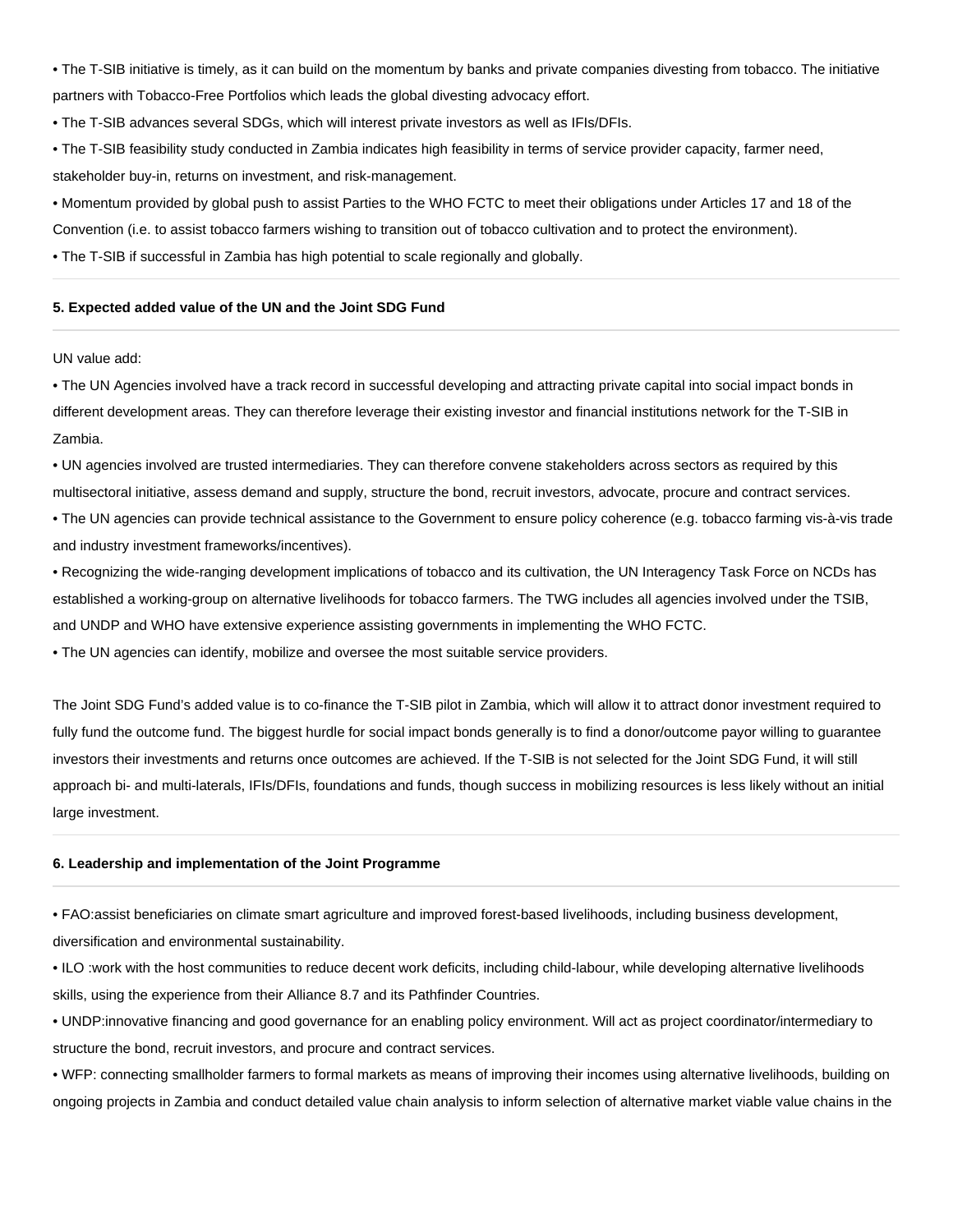select geographies.

• WHO: measure the improvements in health of the beneficiaries and their families, using lessons from FCTC 2030 project in Zambia.

• International NGOs: The American Cancer Society will share data on the economics of smallholder tobacco farmer livelihoods.

Tobacco-Free Portfolios will assist with outreach to institutional investors.

• Ministry of Agriculture: provide technical expertise to farmers. Fertilizer Input Support Programme will provide fertilizer and seed input subsidies.

• Ministry of Health: National Food and Nutrition Commission to promote and oversee – with MoA – the diversification into more nutritious crops, focusing on vulnerable groups such as children, and women.

• Private sector and national NGOs: work with UN agencies and MoA to provide services to farmers in a 'farming as business' approach.

- District farmer associations and Zambia National Farmers Union: provide institutionalization of key farmer driven services such as aggregation, lending clubs, marketing and input assistance.
- Zambian Agricultural Research Institute, University of Zambia: to assist in gathering data including M&E processes.
- Private sector and local NGOs: provide services to farmers through an integrated model or a market facilitation model.

## **7. Expected period of implementation**

The implementation period will be 4 years of intensive interventions, scaling up gradually by increasing the number off farmers reached each year. Four years is necessary to have meaningful and sustainable impact. This will be followed by 3 years of monitoring and less intensive support to sustain the transition. The initiative aligns with the beginning of Zambia's planning phase for the (8th) National Development Plan (NDP) as well as Zambia's new UNSDF, both due to start in 2022. Sectoral plans will be adjusted according to the NDP. UN agencies will coordinate technical assistance and advocacy during the planning process to improve policy coherence and support, including from the UNCT.

The most critical milestones will be the Cumulative # of farmers transitioned. After the first year this should be 1,280 farmers, after 2 years 4,160, after three years 6,560 and after four years 7,360 farmers.

This will result in a 50 % reduction in hectares under small-holder tobacco cultivation across Zambia; 70 % increase in household resources for farmers through alternative livelihoods; and 17,000 ha of forests protected.

## **8. Cost, co-funding, and co-financing of Joint Programme**

The overall cost of the T-SIB funded interventions is estimated at US \$8 million over 4 years, with an additional US\$1.5-2 million in investor interest, for a grand total of \$9.5-10 million. Of the \$10 million required, \$6 million (60% of the total) are requested from the SDG Fund. SDG Fund contributions will be utilized as follows:

T-SIB structuring and overall management costs:

• \$50,000 to raise the remaining capital requirement from bi- and multi-lateral donors, UN agencies, development banks, philanthropies, and the private sector;

• \$250,000 to finalize legal and financial design of the T-SIB together with outcome funders and main investors;

• \$700,000 to fund UN-agency project management and oversight.

Implementation costs: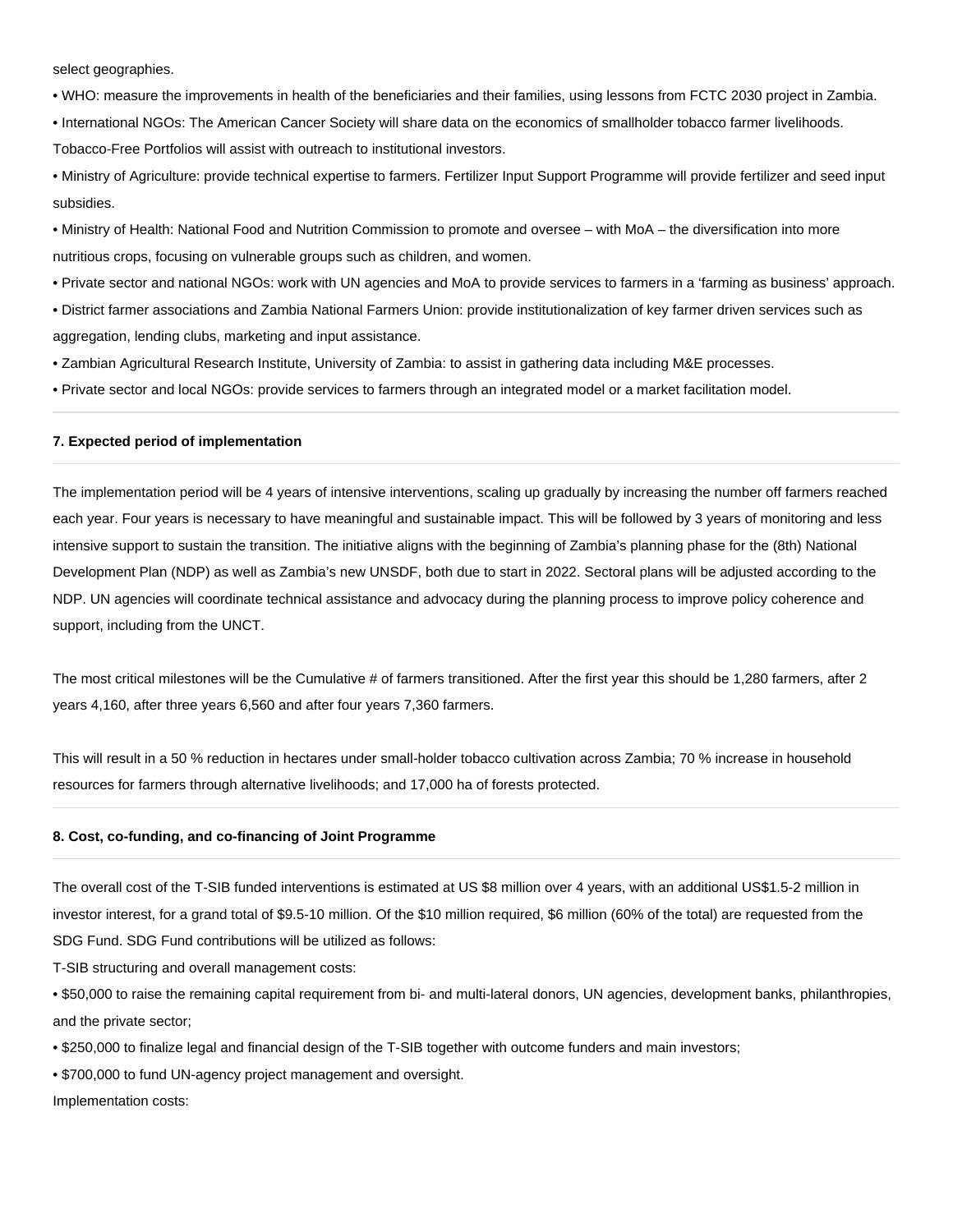• \$1.5 million to serve as guarantee instrument (first loss guarantees to reduce risk for private investors);

• \$2 million to co-finance initial first two years of project programming as financing mix shifts fully to private investors;

• \$1.5 million in escrow account to pay back investors for achievement of short-term results (within 1st year after the first closing of investments).

The \$2 million to fund programming within the first two years will be substituted and replenished by private sector investments. This amount can serve as a revolving fund to design the regional scale out phase of TSIB after the two first years.

The T-SIB provides high value for money:

• Implementation cost is estimated at ~\$125 per farmer per year, which compares favorably to other major programmes in Zambia which operate at levels around \$100 per farmer per year but are not as comprehensive.

• Financial benefits associated with reductions in tobacco cultivation are \$273,32 per hectare, total benefits across all four years of the joint programme are estimated at \$12 million, resulting in a return on investment of 20% over four years.

• Monetized benefits include only carbon sequestered and improved incomes, additional benefits (see question #2) can be monetized as well.

With respect to the overall budget of service provision over four years:

• Coordination, management and oversight – including financial fund management -- is estimated to require ~12% of the total budget;

• Interventions (e.g. extension services), human resources and inputs serving farmers will amount to ~80% of the budget;

• Advocacy and verification will require 8% of the budget.

Project activities have been designed to maximize cost-effectiveness. The implementation will follow standard UN Agencies rules and regulations and promote sharing of resources.

#### **9. Risk assessment**

RISK 1: Low level of involvement by key stakeholders from Government. PROBABILITY: Low IMPACT: High MITIGATION MEASURES: Continue high level of engagement with key government ministries.

RISK 2: General Elections are planned for 2021 and political situation could deteriorate, the Government could not able to adhere to the implementation due to turnover of key decision makers and changes in priorities. PROBABILITY: Low IMPACT: High MITIGATION MEASURES: Ensure that a long-term strategy is adopted and secure understanding and support from different levels of government (national, provincial, district) to minimize a possible negative impact of turnover of key decision makers and associated revision of priorities.

RISK 3: Lack of clarity on roles and responsibilities amongst key stakeholders resulting in conflicting decisions, duplication, or slow implementation of project components. PROBABILITY: Low IMPACT: Medium MITIGATION MEASURES: All main project stakeholders were involved in the project's proposal planning phase during which their roles and responsibilities have been clarified and agreed upon.

RISK 4: National service providers do not have the capacity to implement or fail to deliver outcomes. PROBABILITY: Low. IMPACT: High MITIGATION MEASURES: The initiative will engage service providers with capacity to deliver, as determined by the feasibility study. The T-SIB will only work in provinces and communities where service providers have strong capacity and where need is highest. Risk is further managed by bond and contract design, sequencing of outcomes, options for outcomes tariffs (repayments to investors)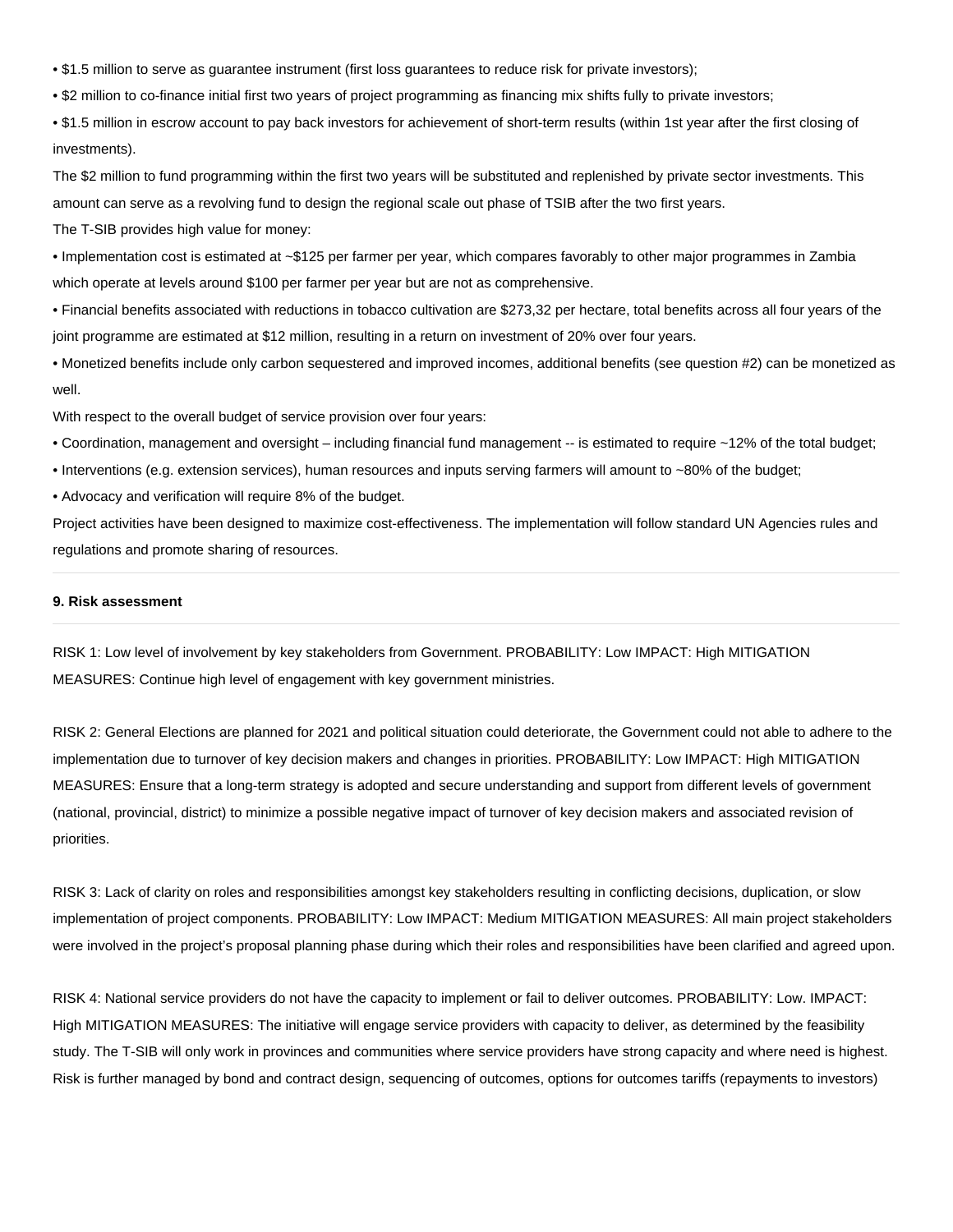for intermediate and short-term milestones/outputs achieved.

RISK 5: The T-SIB fails to attract donors as outcome funders to co-finance the T-SIB.

PROBABILITY: Low MITIGATION MEASURES: UN agencies will engage their respective donor networks and the T-SIB will be designed to be highly attractive to donors.

RISK 6: The T-SIB does not attract sufficient private capital. PROBABILITY: Low-medium.

MITIGATION MEASURES: The feasibility study indicates that investors could receive an attractive return of up to 11% per year on their investment plus social/development returns. In addition, the UN agencies involved together will tap into existing investor networks. Finally, the T-SIB builds on the momentum by banks and private companies divesting from tobacco. It partners with Tobacco-Free Portfolios which leads the global divesting advocacy effort, to attract institutional investors.

We assess that implementation of the Joint Programme will not affect our ability to safeguard UN principles and international norms and standards. We also assess that the implementation of the Joint Programme will not pose reputational risks to the UN.

#### **10. Convening the private sector and engaging IFIs/DFIs**

The UN Agencies involved have a track record in successful developing and attracting private capital into social impact bonds in different development areas. They can therefore leverage their existing investor and financial institutions network for the T-SIB in Zambia. DFIs and IFIs are currently very interested in impact bonds as e.g. EBRD, EIB/EIF and WB are all developing and investing in impact bonds in different countries. Building on the close relationships of UN agencies and IFIs, the T-SIB will include them in the investors' mobilization plan.

The T-SIB will attract private investors, as they will be able to earn an attractive capital return on their investment (in addition to the social returns) at about 11% per annum. The T-SIB initiative is also timely, as it can build on the momentum by banks and private companies divesting from tobacco. The initiative partners with Tobacco-Free Portfolios which leads the global divesting advocacy effort. The T-SIB is unique in that it advances a number of SDGs, which should interest private investors as well as IFIs/DFIs. Finally, local private sector actors will be closely involved in implementation as service providers under the guidance of UN agencies. Their local market expertise will be crucial.

#### **11. Leverage and catalytic function**

The T-SIB will leverage US\$6 million investment by the SDG Fund to attract additional donors and funds of \$6-8 million as outcome payments. The TSIB will mobilize private investments of at least US\$8 million for the 4-year period. This will leverage government and partner resources to an estimated \$3-5 million in value including national input subsidies to farmers and government work to foster an enabling policy environment, such as the agri-PPP guidelines developed by FAO and African Union, which have been 'domesticated' by the Zambian government and are to be shortly adopted as a policy directive under Zambia's national PPP Act will be used as a platform for leverage and catalytic functions.

Also demonstrable experiences on leveraging resources and co-financing is solid among the UN agencies. UNDP is implementing the green climate fund project Strengthening Climate Resilience of Agricultural livelihoods in Zambia, which is 76% co-financed (\$137